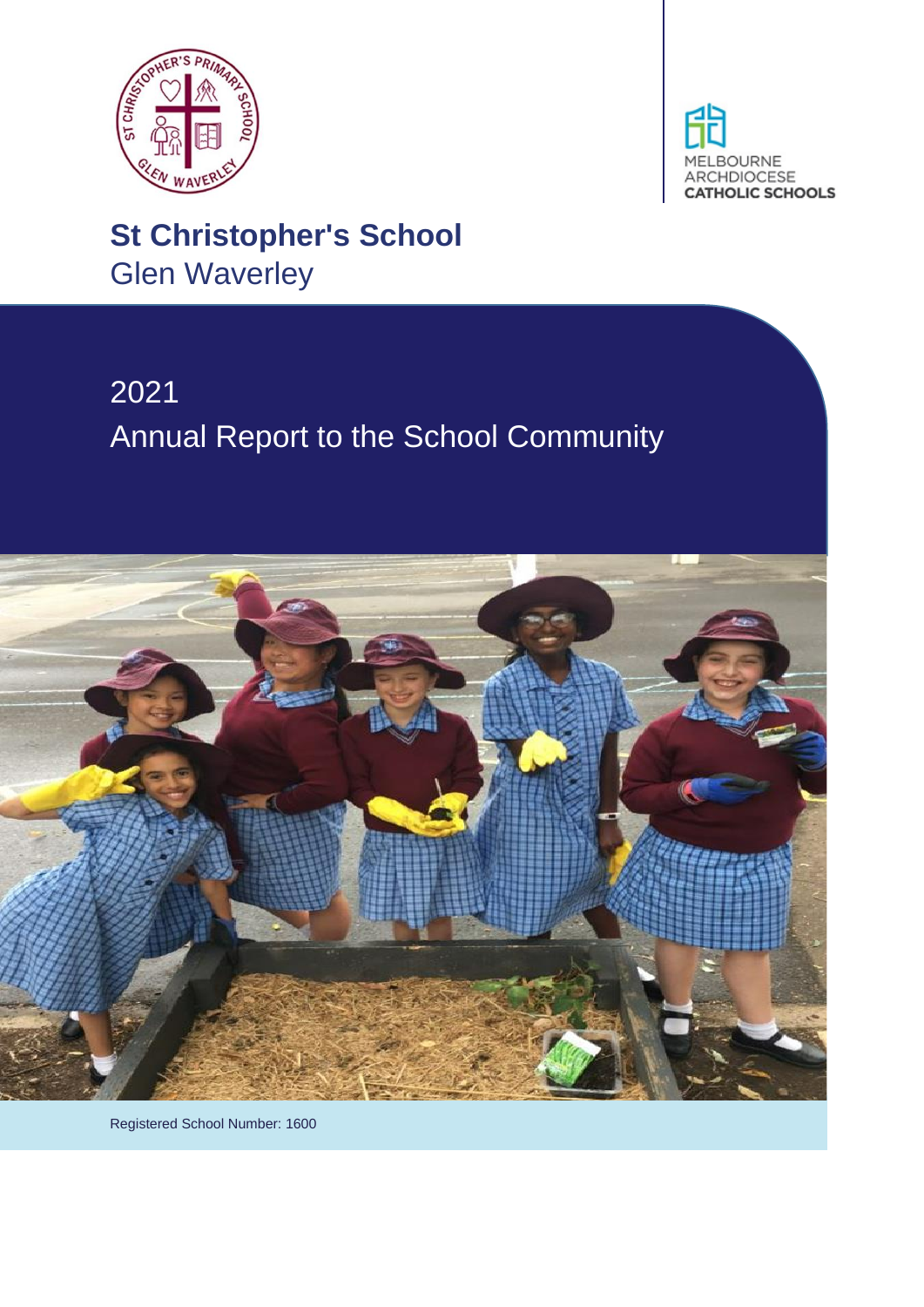# **Table of Contents**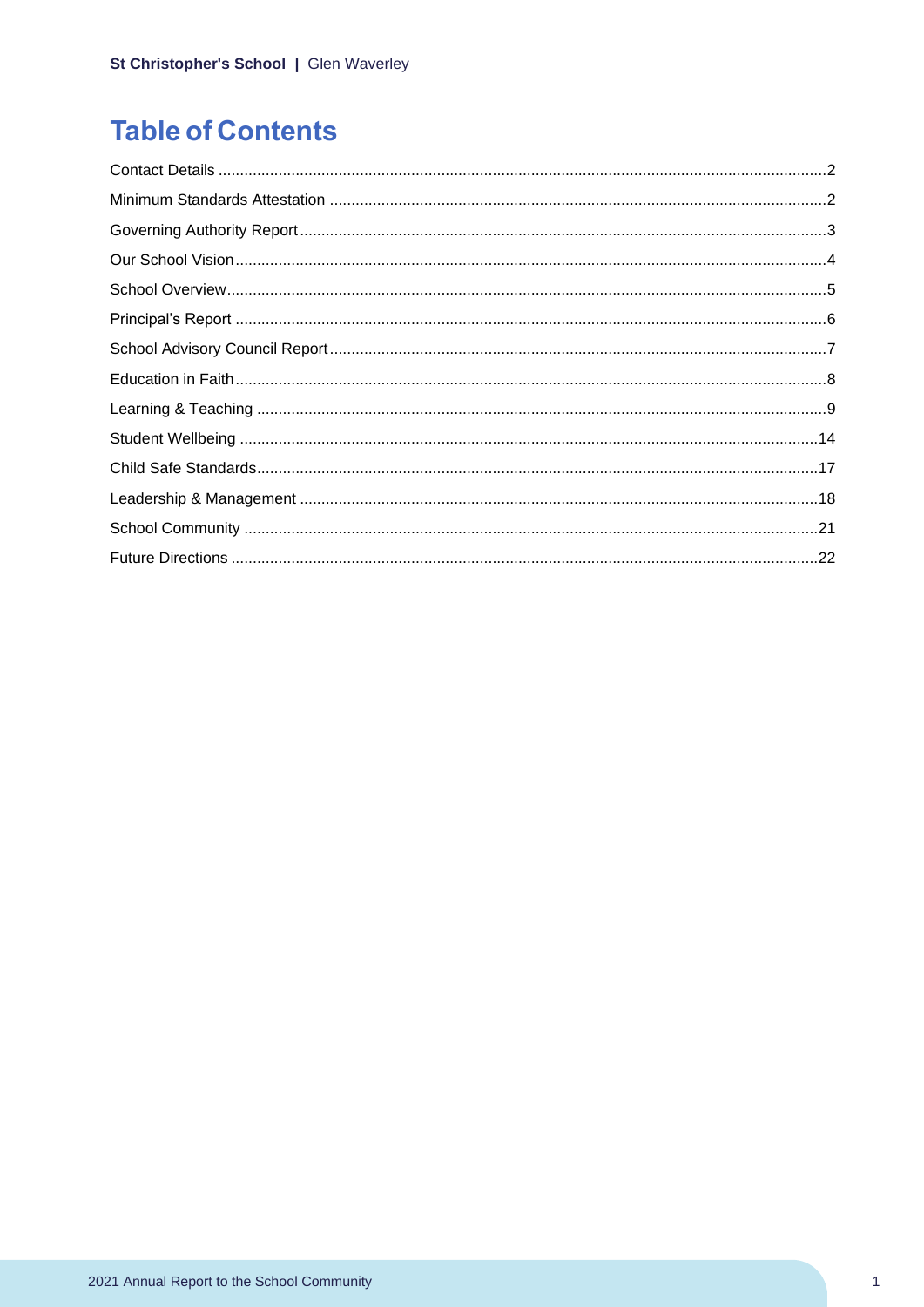# <span id="page-2-0"></span>**Contact Details**

| <b>ADDRESS</b>             | Doon Avenue<br>Glen Waverley VIC 3150      |
|----------------------------|--------------------------------------------|
| <b>PRINCIPAL</b>           | <b>Shane Davoren</b>                       |
| <b>GOVERNING AUTHORITY</b> | Melbourne Archdiocese Catholic Schools Ltd |
| <b>TELEPHONE</b>           | 03 9803 0011                               |
| <b>EMAIL</b>               | principal@scsyndal.catholic.edu.au         |
| <b>WEBSITE</b>             | www.scsyndal.catholic.edu.au               |
| <b>E NUMBER</b>            | E1219                                      |

### <span id="page-2-1"></span>**Minimum Standards Attestation**

I, Domenic De Leo, attest that St Christopher's School is compliant with:

- All of the requirements for the minimum standards and other requirements for the registration of schools as specified in *the Education and Training Reform Act 2006 (Vic)* and the *Education and Training Reform Regulations 2017 (Vic),* except where the school has been granted an exemption from any of these requirements by the VRQA
- Australian Government accountability requirements related to the 2021 school year under the *Australian Education Act 2013 (Cth)* and the *Australian Education Regulations 2013 (Cth)*
- The Child Safe Standards prescribed in Ministerial Order No.870 Child Safe Standards, Managing Risk of Child Abuse in Schools.

### 30/03/2022

**NOTE:** The School's financial performance information has been provided to the Australian Charities and Not-forprofits Commission (ACNC) and will be available for the community to access from their website at [www.acnc.gov.au](http://www.acnc.gov.au/)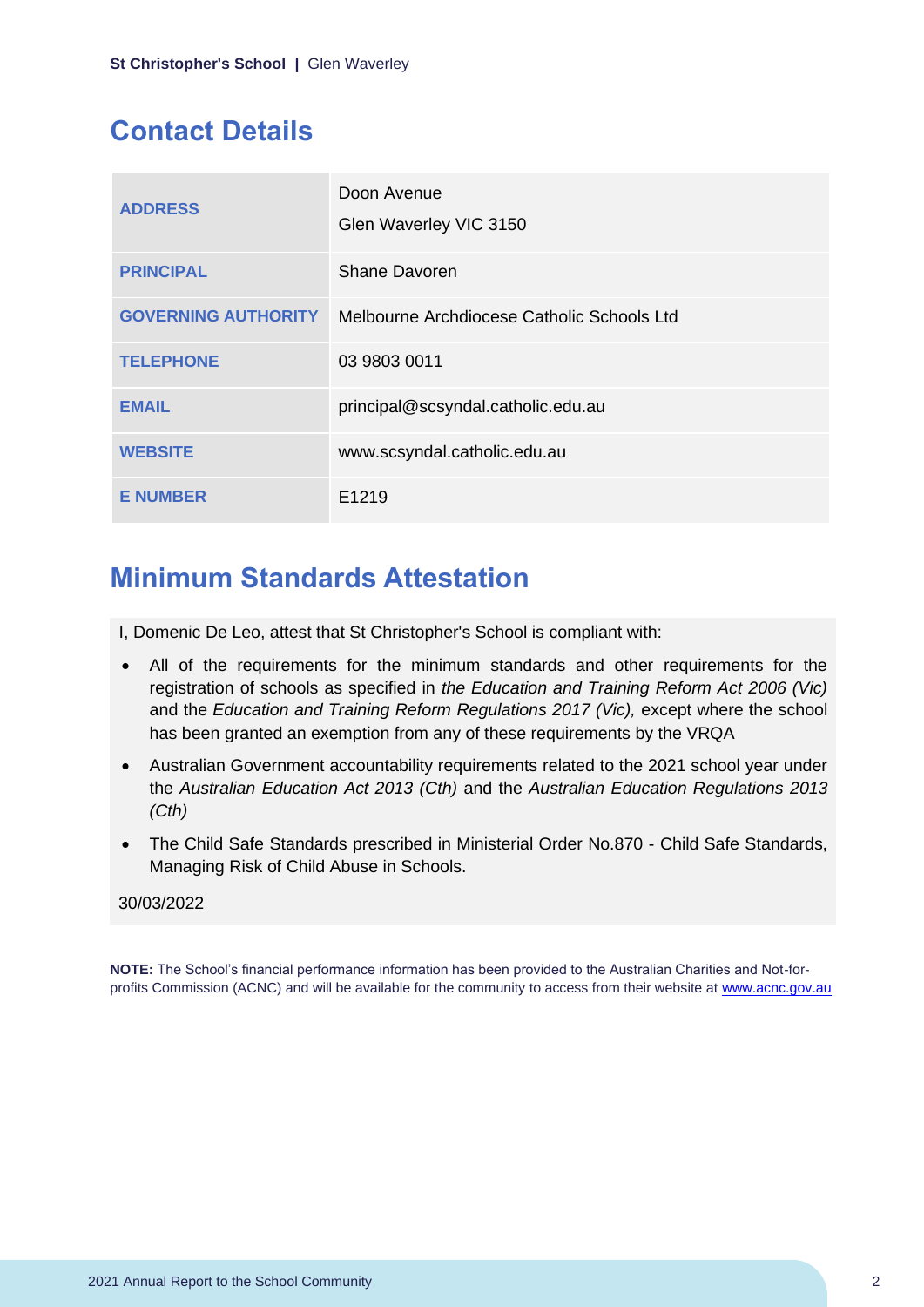# <span id="page-3-0"></span>**Governing Authority Report**

2021 has been a momentous year for Catholic education in the Archdiocese of Melbourne, with Melbourne Archdiocese Catholic Schools Ltd (MACS) assuming governance and operations of 290 schools which previously operated under unincorporated structures.

MACS was established to ensure these schools continue the mission of Catholic education to proclaim the Good News while equipping our young people with the education, knowledge, skills and hope to live meaningful lives and enrich the world around them.

Our schools were again asked this year to respond to the challenges of the coronavirus pandemic. Although asked to implement many measures to keep our staff and students safe, our schools were able to continue delivering a high-quality Catholic education through the resilience and dedication of our principals, school leaders and teachers.

Alongside this important work, we were also able to deliver a new policy suite for schools to ensure our students are safe and which enhance the consistency and transparency of school decision-making, while preserving school autonomy and respecting the local context of our schools.

School Advisory Councils have been established to actively support the principal and embed the life of the local Church in the life of each school. It has been wonderful to see so many parents and members of the wider parish community engaged in these critical forums.

Thank you for the support you have given our schools in 2021. We look forward to continuing to work with you as we strive to provide the young people of the Archdiocese of Melbourne with the best kind of education possible, one that fosters a formation of the whole person that is deeply and enduringly humanising.

Yours sincerely

Jim Miles Executive Director Melbourne Archdiocese Catholic Schools Ltd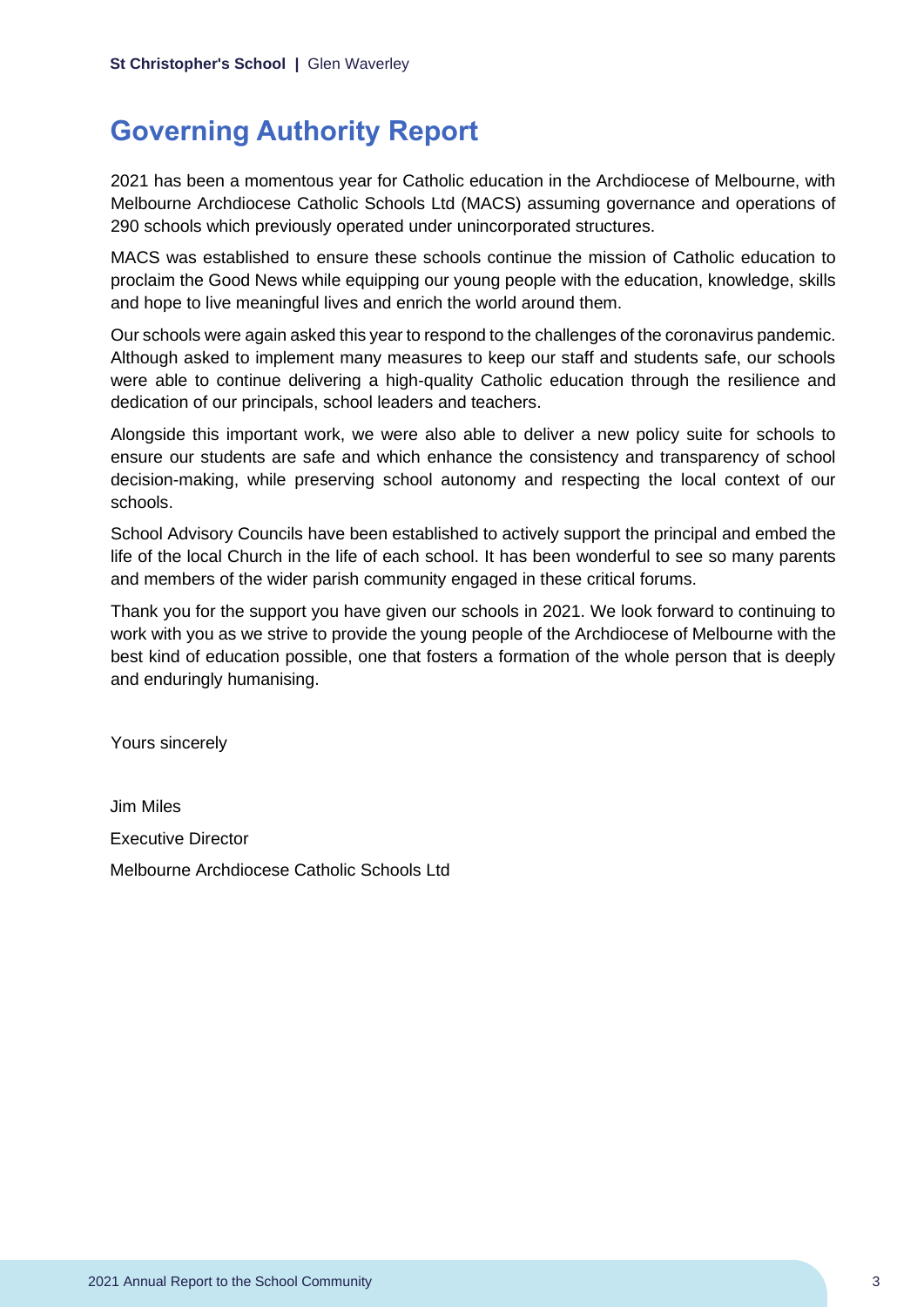# <span id="page-4-0"></span>**Our School Vision**

St. Christopher's Primary School is a welcoming and caring community, guided by the Catholic Faith.

Embracing difference and diversity, we strive to empower students to experience success and become resilient lifelong learners.

We work collaboratively with our community to nurture the academic, spiritual, social, emotional and physical growth of each child.

Our students are challenged to engage with their local and global world to create positive change.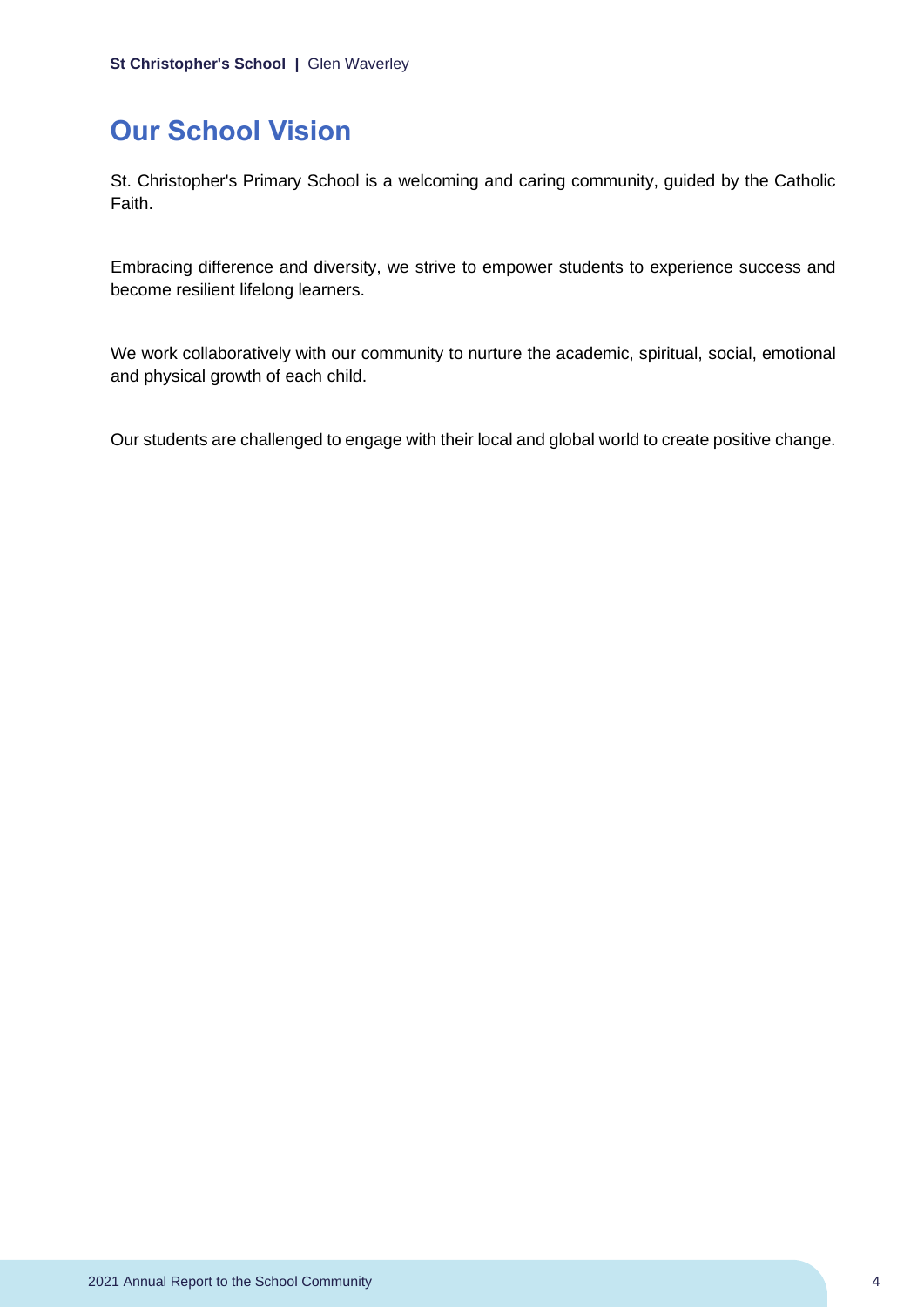### <span id="page-5-0"></span>**School Overview**

St. Christopher's Primary School is a small but steadily growing multicultural Catholic school, located in the eastern suburbs of Melbourne and is set in spacious grounds. St. Christopher's has a reputation for being a very high performing school with a strong sense of community spirit. These attributes are most noticeably reflected in a supportive community, active and engaged students, and dedicated staff. St. Christopher's has a family like feel where all students are known and staff take on a shared responsibility for all students.

Our school is dedicated to the development of the whole child where all programs are underpinned by the Gospel values. We aim to challenge our children to reach their full potential through a broad and personalised contemporary curriculum and we strive to provide excellence in all areas of school life. I We aim to develop each child's self-esteem and to make our school community a happy, rewarding and enjoyable place to be.

Our primary objective as identified in our School Improvement Plan (2018 - 2021), is to maximise growth and progress of all students by ensuring they are actively engaged in authentic, purposeful and meaningful learning. This will be achieved by building staff capacity to collaboratively analyse data to inform planning and classroom practices.

We aim to implement and sustain effective practices that focus on building relationships and nurturing links to learning with home, school, parish and the wider community.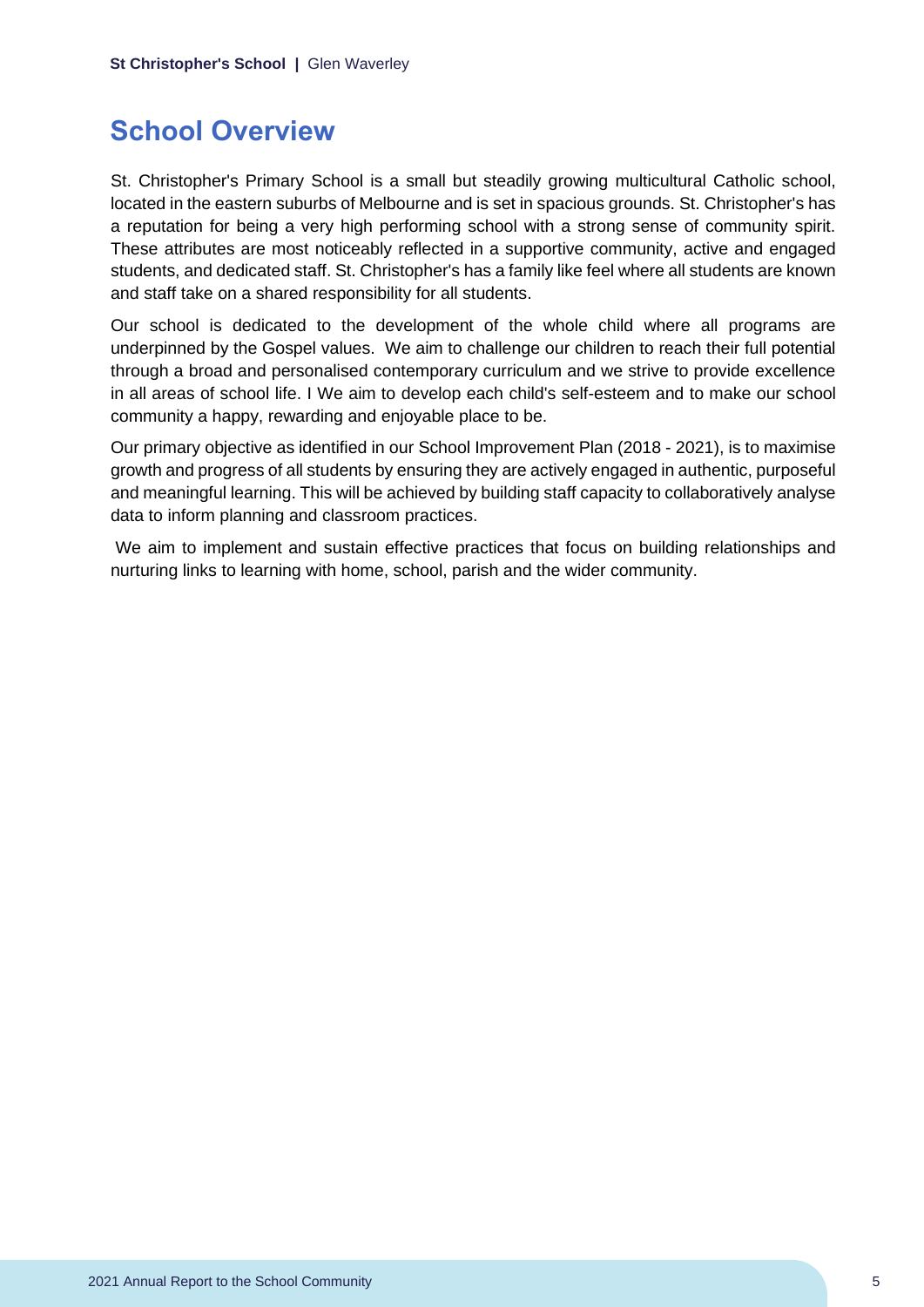# <span id="page-6-0"></span>**Principal's Report**

Throughout 2021 students and staff were faced with challenges posed by Remote Learning as a result of Covid-19. Despite this, teachers worked to provide students with a curriculum that met their needs. All students took part in online learning activities every day. They were also provided with hard copies of learning activities which enabled them to work at their own pace without technology. The school community believed that it was important to have a variety of learning activities.

While most students learnt remotely at various stages throughout the year, a small group of students was supported on site. School staff assisted these students to complete learning tasks and provided them with opportunities to socialise with others. This support assisted students whose parents were essential workers and students that needed extra help to engage with the school curriculum. When students finally returned to on site learning, teachers focussed on reestablishing learning routines and minimising the spread of Covid-19.

Community groups such as the Parish Education Board and the Parents' Association, continued to meet online. This meant that important tasks such as policy review, was able to continue. Staff also held meetings weekly online in order to take part in professional learning, communicate concerns regarding student wellbeing and share information.

Once again the school community displayed great resilience and worked together in order to support the students in its care.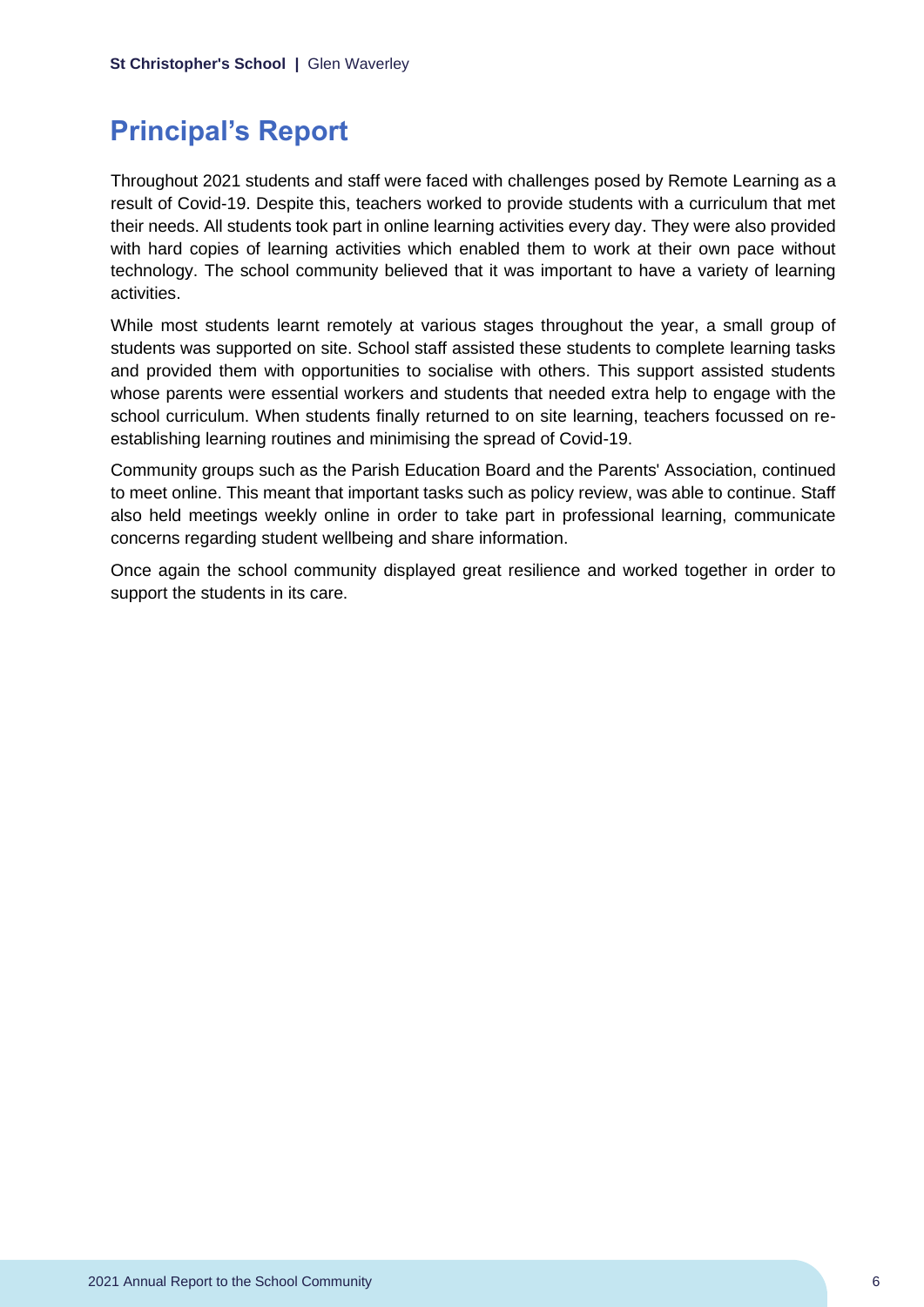### <span id="page-7-0"></span>**School Advisory Council Report**

Despite another year disrupted by Covid-19 and remote learning, the School Advisory Council (SAC) conducted its meetings online. One of the major tasks completed by the SAC was adopting a new 'Terms of Reference'. This was mandated by Melbourne Catholic Primary Schools Ltd, the new body responsible for the governance of Catholic primary schools in the archdiocese of Melbourne. The SAC examined these new Terms of Reference and where possible, made adjustments in order to meet the specific needs of the St. Christopher's local context. The school's financial position was also shared with the SAC. A number of policies were reviewed including key Child Safety policies. The principal sought feedback from the SAC in regard to the school's Remote Learning program implemented throughout 2021. An AGM was conducted which involved highlighting key areas of focus for 2022.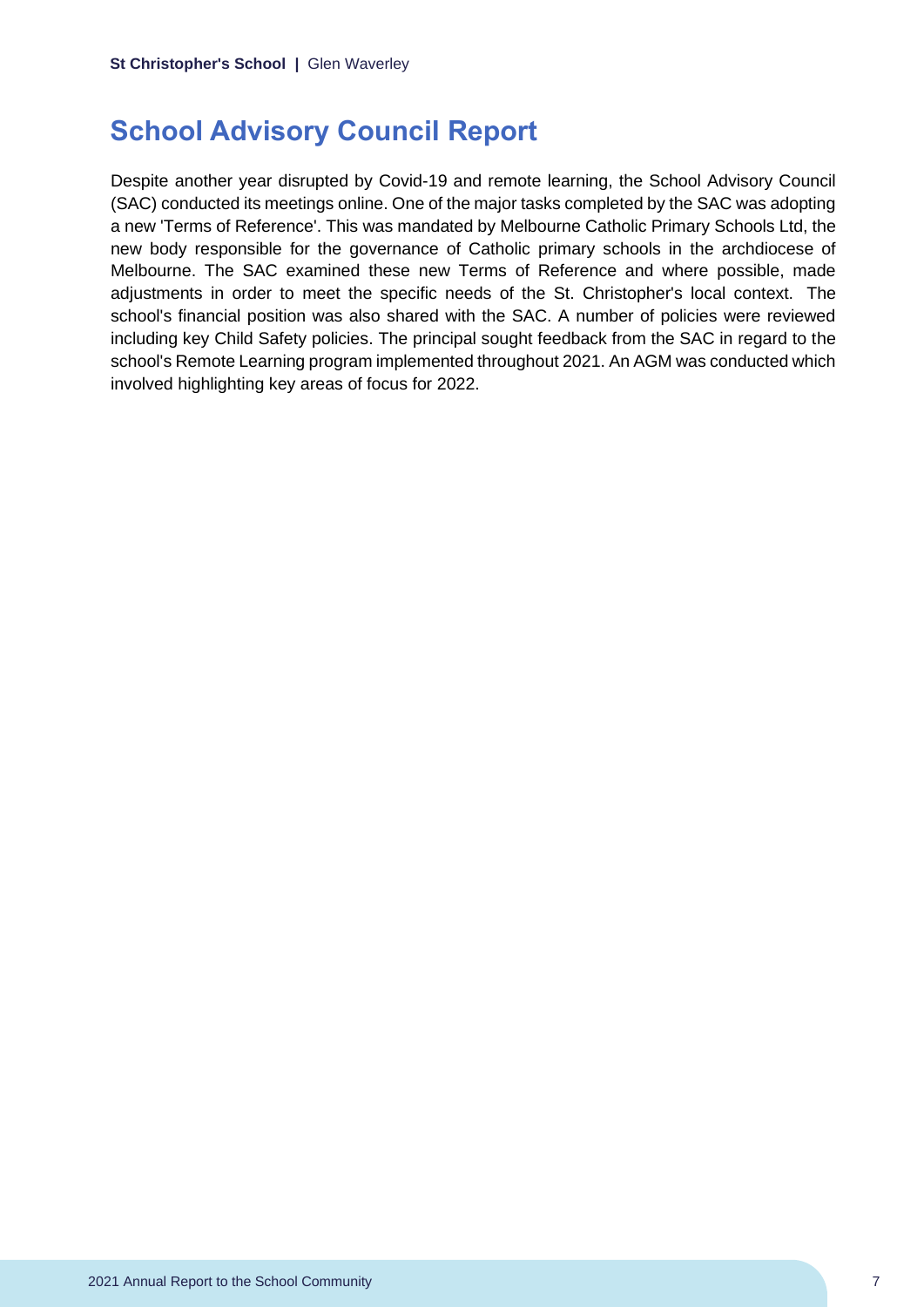# <span id="page-8-0"></span>**Education in Faith**

### **Goals & Intended Outcomes**

Goal: To ensure our Catholic identity, inspired by Jesus Christ, reflects the engagement of our students in the diversity of a contemporary world.

Intended Outcome: That the students will make strong connections between our Catholic Faith Tradition and the world.

#### **Achievements**

While working remotely, teachers continued to ensure that the Religious Education program continued throughout 2021. This included conducting daily prayer sessions with all students as well as sacramental preparation and highlighting social justice issues. Staff were also provided with a number of formation experiences that assisted them to develop a deeper understanding of their own faith.

### **VALUE ADDED**

- Religious Education (RE) Program Prep to Year Six Exemplar Units studied based on 'To Know, Worship and Love', integrated with the new 'Horizons of Hope' RE Curriculum and other curriculum learning areas.
- Active emphasis on social justice with collaboration between school and parish and other local, national and international agencies
- Parish Priest's active collaboration on Education in Faith
- Family evenings (online) for each sacrament, facilitated by Parish Priest and Religious Education Leader
- Reflection/preparation days for each sacrament
- Student Representative Council promotes social justice issues and links to faith
- Religious Education curriculum is integrated within inquiry units of work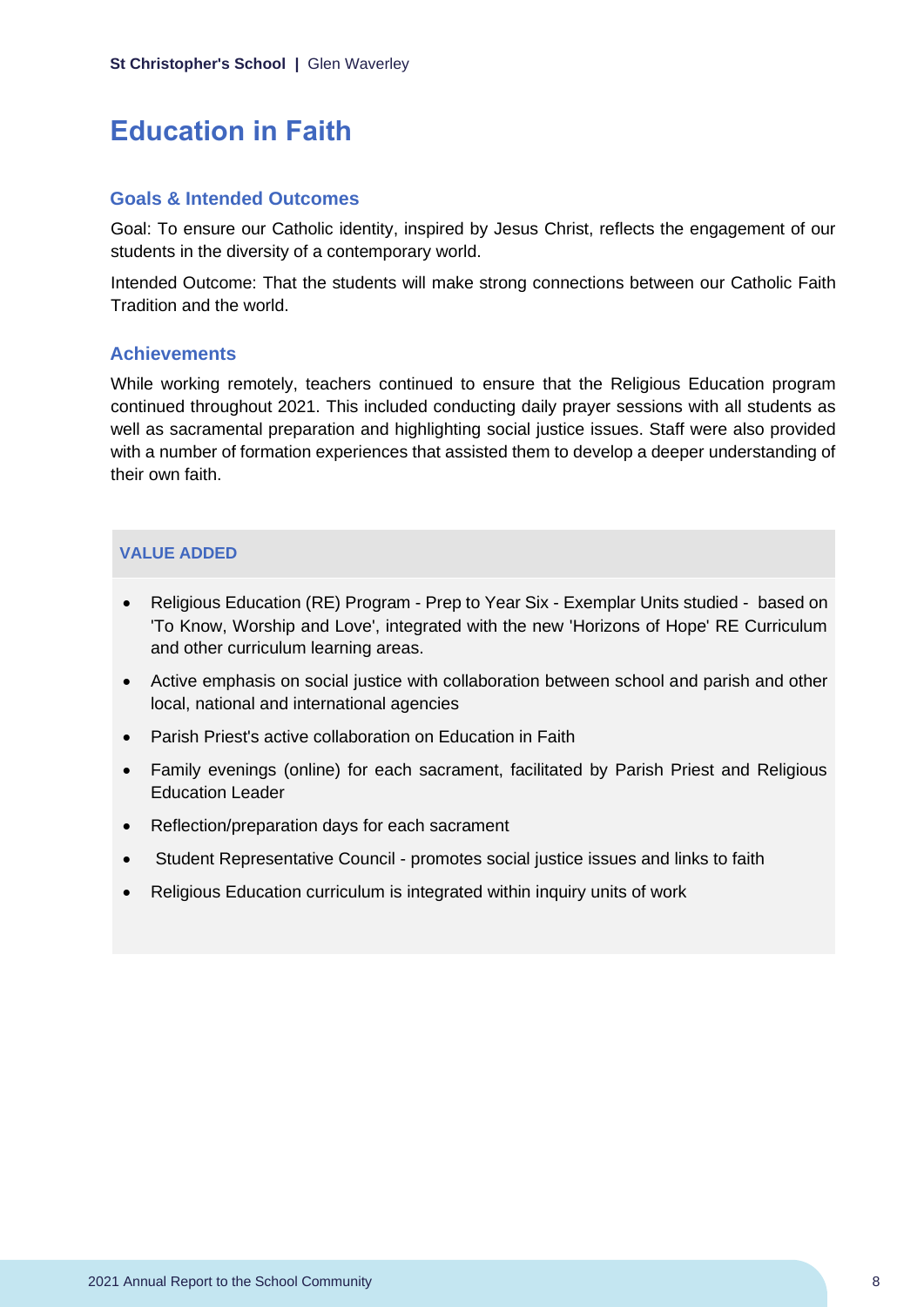# <span id="page-9-0"></span>**Learning & Teaching**

#### **Goals & Intended Outcomes**

#### **Goal**

To maximise growth and progress of all students by ensuring they are actively engaged in authentic, purposeful and meaningful learning.

#### **Intended Outcomes**

That student outcomes will reflect targeted growth in literacy and numeracy

#### **Achievements**

Throughout 2021, St. Christopher's was part of a Melbourne Archdiocese Catholic Schools Learning Collaborative. The focus of this project is to build the capacity of teachers to use data to personalise learning and improve student learning outcomes. Teachers engaged with local and international research and education consultants. This involved examining parameters of highly successful schools. St. Christopher's teachers adopted some new strategies as a result of this professional learning. Teachers specifically focussed on Writing and worked together to moderate student work and plan strategies for individual students. While some of this work was completed when staff were working on site, it also continued through online forums when working remotely.

Teachers continued to differentiate the curriculum for students both when students were on site and when working remotely. While this was particularly challenging when working remotely, small group and individual support was offered online.

#### **STUDENT LEARNING OUTCOMES**

The graphs and detail below indicate that St. Christopher's has been an extremely high performing school over the previous five years (no data 2020). The mean score in almost all assessment areas, has been above or well above National and State scores. These results reflect the extent to which teachers work to personalise and differentiate curriculum to meet the needs of students. Teachers use NAPLAN and other school based data to drive student learning. Results are analysed so that areas of focus can be determined, and student learning reflects relevant needs. Teachers use assessment data to plan lessons and group students. Assessment results also assist teachers to reflect on the effectiveness of teaching strategies. This reflection highlights strategies that have had a positive impact on student learning and also those that may need to be changed or discontinued. Targets for individual students and cohorts are set by reviewing NAPLAN and other assessment data.

The NAPLAN growth data that indicates results of the same students but in different cohorts e.g. Year 3 in 2019 and year 5 in 2021, demonstrates that most students achieved good levels of growth, However, the data also highlights students that did not achieve this. This indicates to teachers that they will need to reflect on the learning strategies used with these students and further ways to support their learning.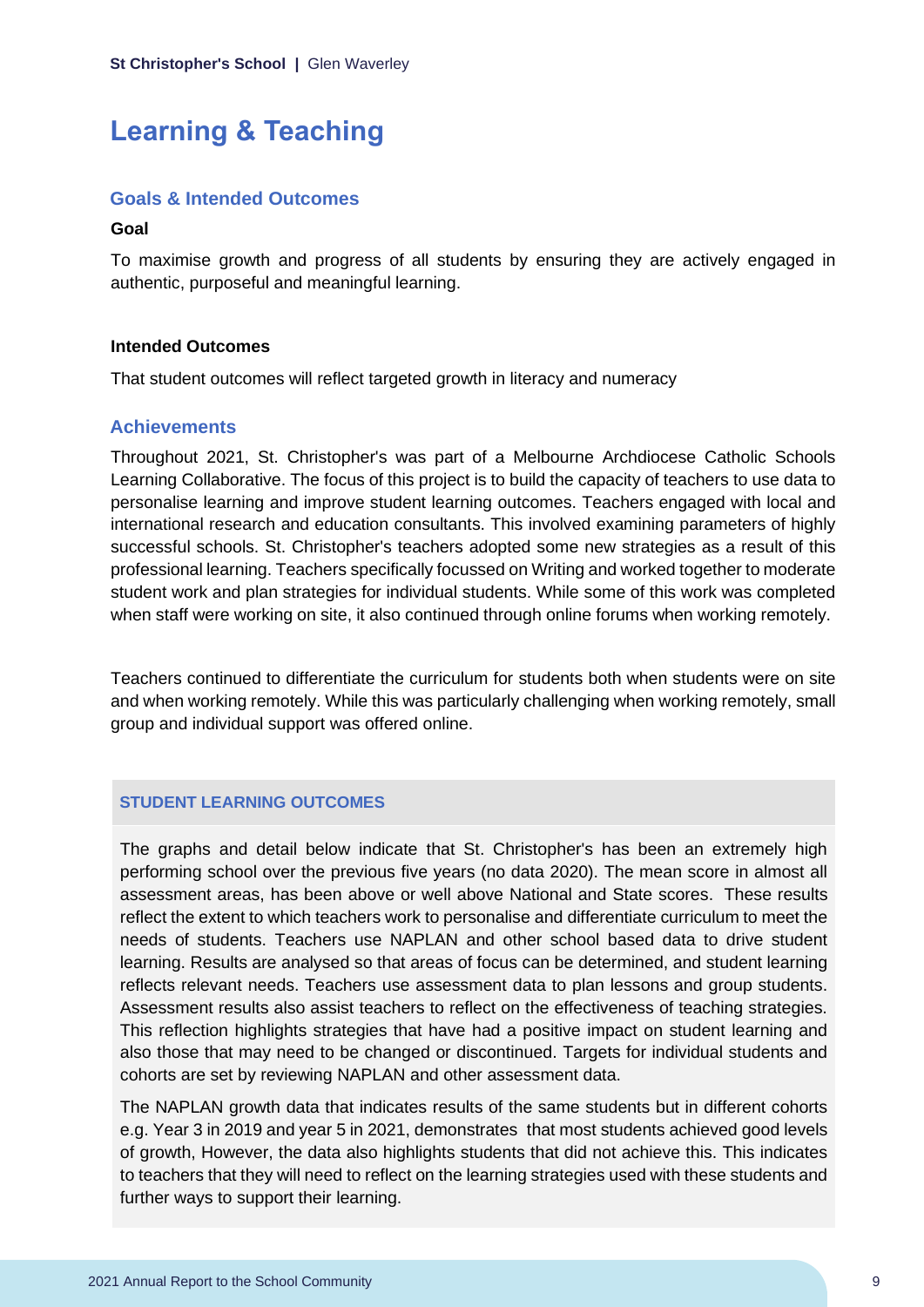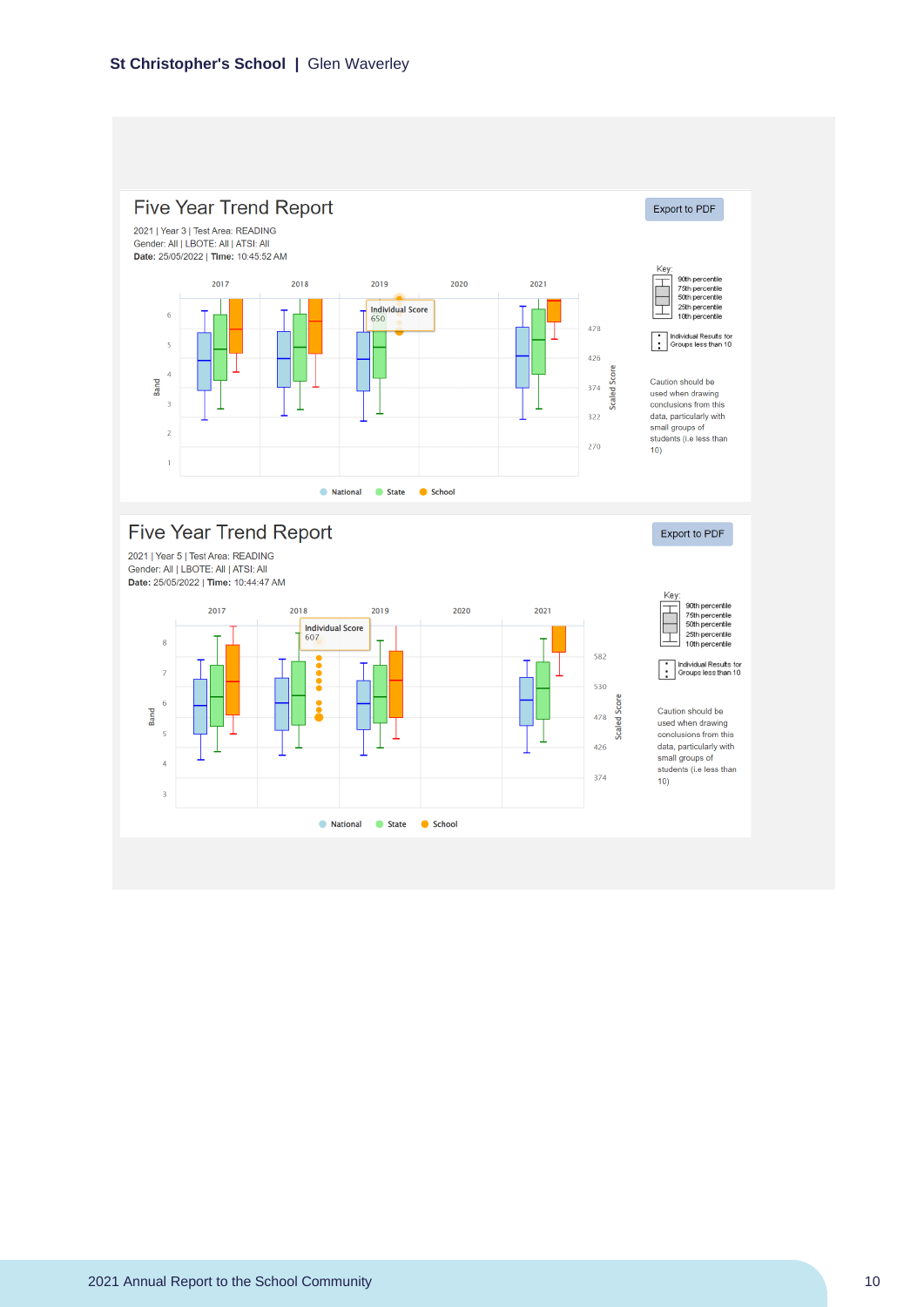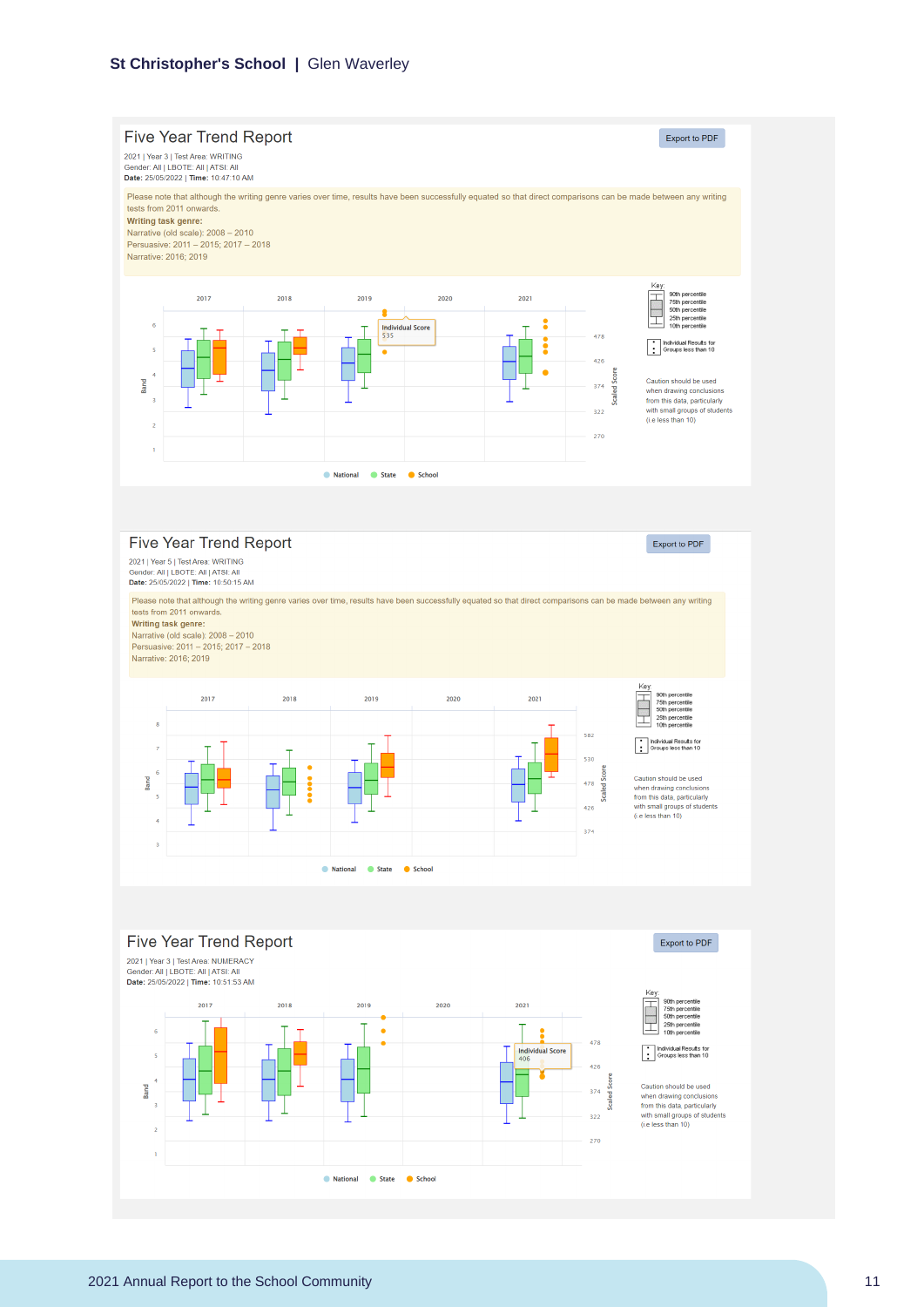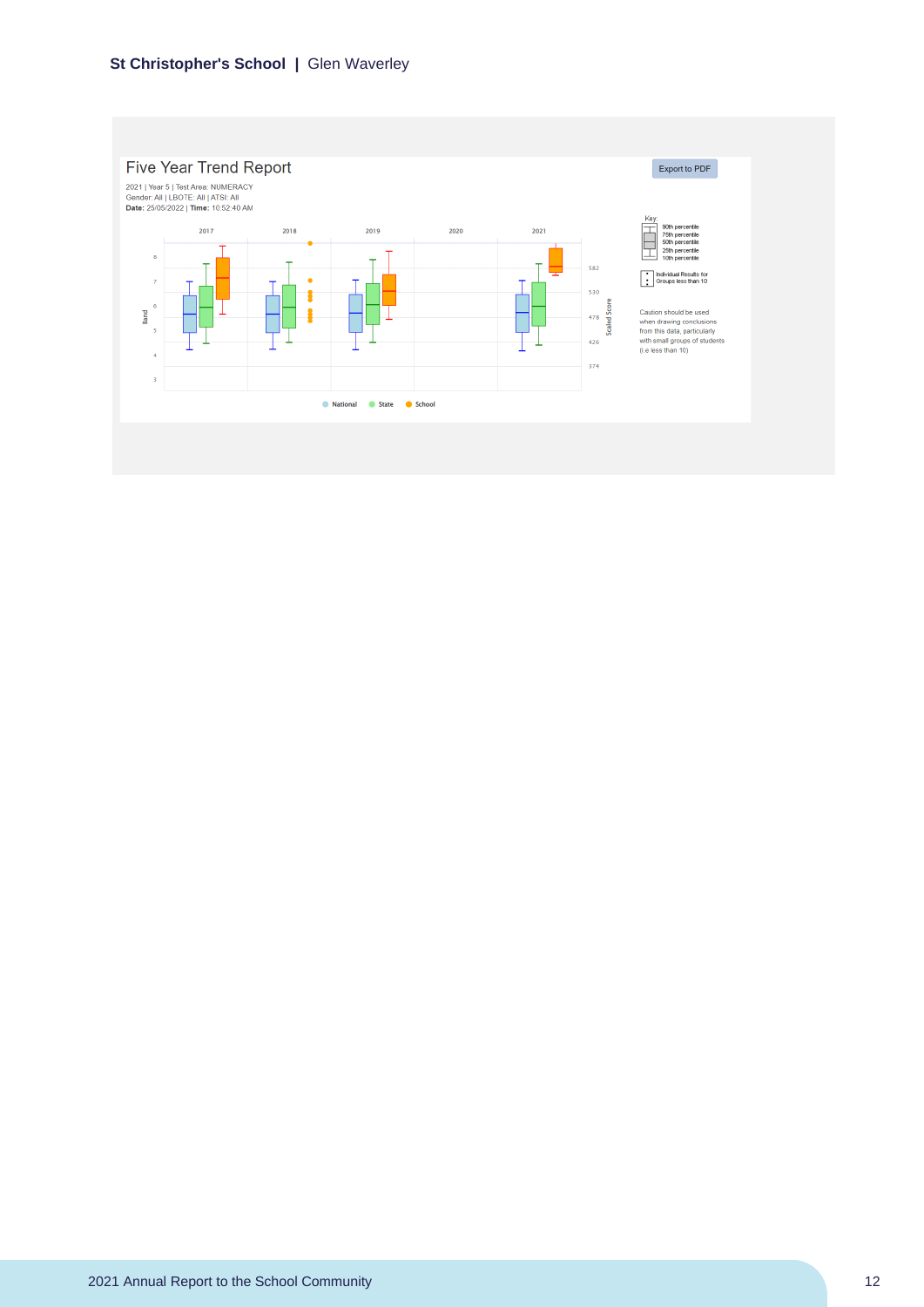| <b>NAPLAN TESTS</b>                   | 2019<br>$\frac{0}{0}$ | 2020                         | $2019 - 2020$<br><b>Changes</b> | 2021<br>$\frac{9}{6}$ | $2020 - 2021$<br><b>Changes</b> |
|---------------------------------------|-----------------------|------------------------------|---------------------------------|-----------------------|---------------------------------|
|                                       |                       | $\star$                      | $\star$                         |                       | $\star$                         |
| YR 03 Grammar &<br><b>Punctuation</b> | 100.0                 | $\qquad \qquad \blacksquare$ | $\overline{\phantom{a}}$        | 100.0                 |                                 |
| <b>YR 03 Numeracy</b>                 | 100.0                 | $\overline{\phantom{0}}$     | $\overline{\phantom{0}}$        | 100.0                 |                                 |
| YR 03 Reading                         | 100.0                 | $\overline{\phantom{a}}$     | $\overline{\phantom{a}}$        | 100.0                 |                                 |
| <b>YR 03 Spelling</b>                 | 100.0                 | $\overline{\phantom{a}}$     | $\overline{\phantom{a}}$        | 100.0                 |                                 |
| YR 03 Writing                         | 100.0                 | $\qquad \qquad \blacksquare$ | $\qquad \qquad \blacksquare$    | 100.0                 |                                 |
| YR 05 Grammar &<br>Punctuation        | 100.0                 | -                            |                                 | 100.0                 |                                 |
| <b>YR 05 Numeracy</b>                 | 100.0                 | $\qquad \qquad \blacksquare$ | $\overline{\phantom{a}}$        | 100.0                 |                                 |
| YR 05 Reading                         | 100.0                 | -                            |                                 | 100.0                 |                                 |
| <b>YR 05 Spelling</b>                 | 100.0                 | $\overline{\phantom{a}}$     |                                 | 100.0                 |                                 |
| <b>YR 05 Writing</b>                  | 100.0                 | -                            |                                 | 100.0                 |                                 |

#### **PROPORTION OF STUDENTS MEETING THE MINIMUM STANDARDS**

\* There are no NAPLAN results to report in 2020 as the Australian Government decided that due to the COVID-19 pandemic NAPLAN Assessments would not take place.

\*\* Data cannot be reported for this year as the number of students that sat the test was below 5 and the data has been suppressed for privacy reasons in accordance with the ACARA NAPLAN data reporting provisions.

\*\*\* No students sat the NAPLAN tests in this year level and in one or both of the relevant years.



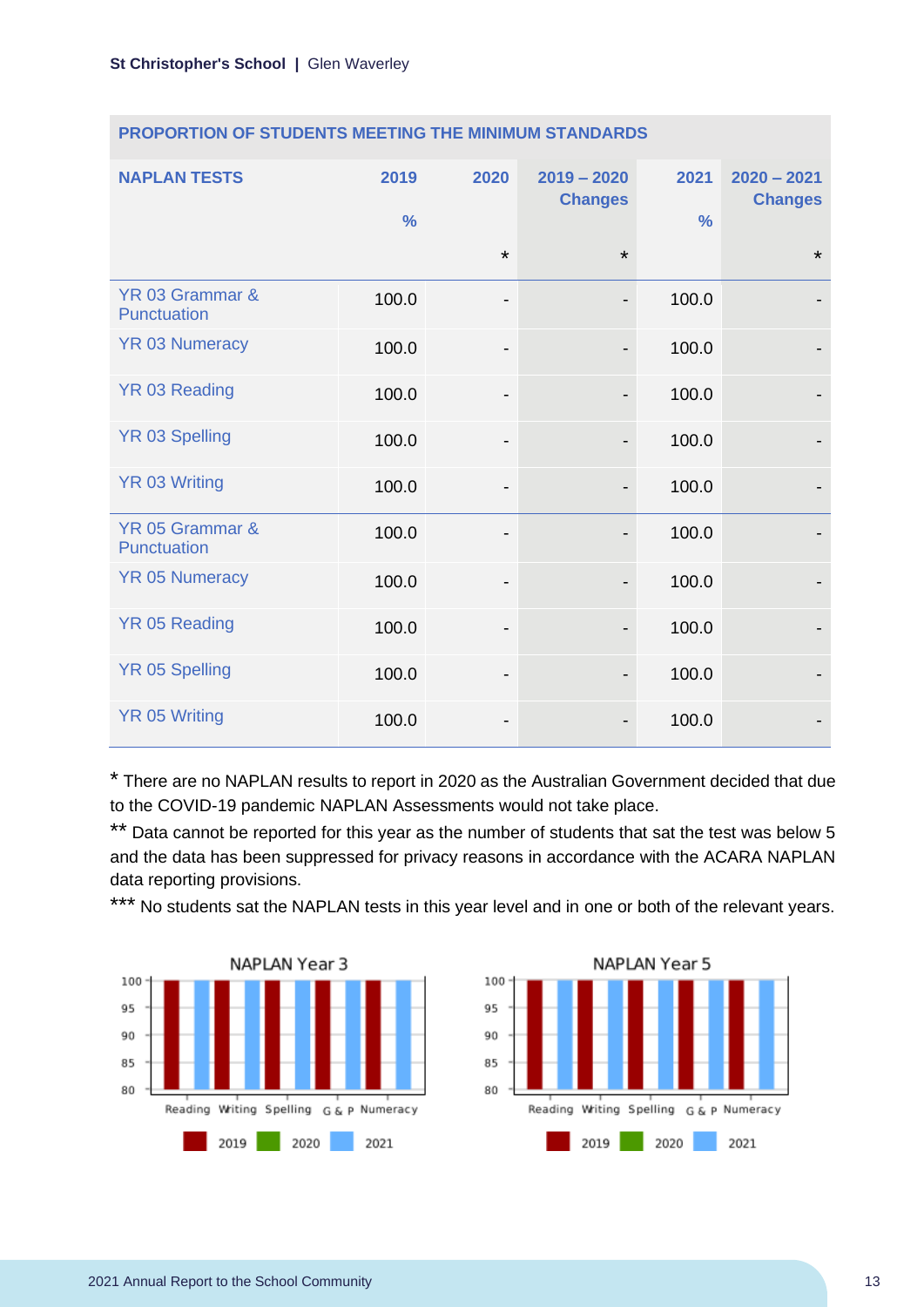# <span id="page-14-0"></span>**Student Wellbeing**

#### **Goals & Intended Outcomes**

#### **Goal**

To equip students with the knowledge, skills and dispositions to embrace difference and diversity and strengthen their relationships with each other and God.

#### **Intended Outcomes**

That student social and emotional competencies and connections to others are strengthened

#### **Achievements**

While there were many challenges posed by Remote Learning, school staff continued to ensure that Student Wellbeing was a high priority. While working remotely, teachers provided students with opportunities to check in with their friends and classroom teachers on a regular basis. This was important to gauge how students were going while isolated at home and to provide a forum for students to socialise with others. Those students that were not coping with working from home were invited to attend school on site.

At staff meetings, teachers were provided with time to share concerns regarding remote learning and student wellbeing. They shared strategies that could be used to support students and their families.

Students also participated in online wellbeing lessons that focussed on resilience and coping with emotions. These lessons were underpinned by the 'Respectful Relationships' Program.

### **VALUE ADDED**

Social Skills/Wellbeing Programs/Extra Curricular

- Social and Emotional Learning Program
- Student Representative Council
- Buddy Program
- Student Wellbeing focus at staff meetings
- Lunchtime clubs
- Class Meetings
- Cyber safety
- Instrumental Lessons
- Tennis lessons
- Bike Education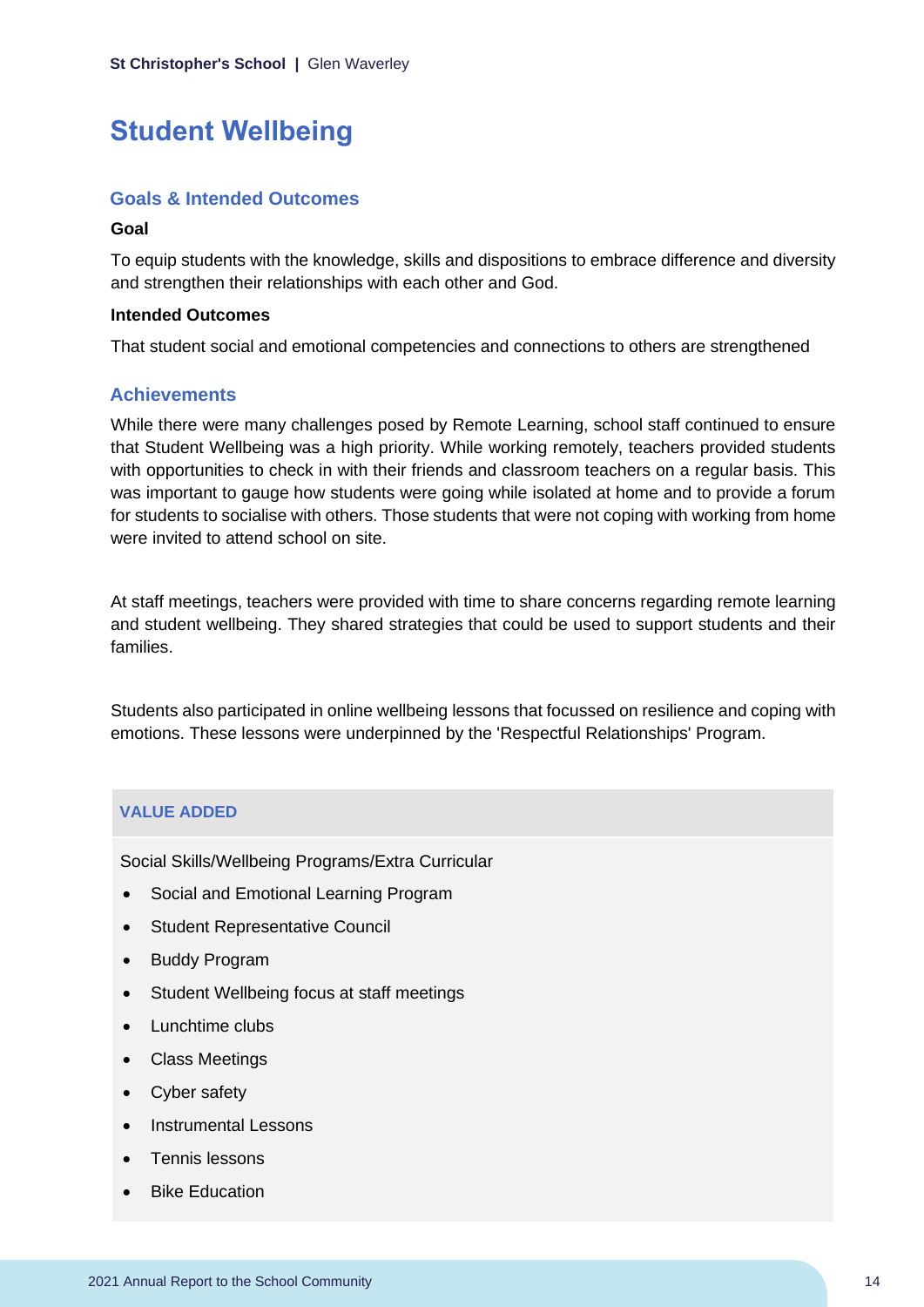- Year 5 / 6 annual school camp
- Excursions and Incursions across all grade levels
- Zones of Regulation program for specific students

#### **STUDENT SATISFACTION**

The results from the Melbourne Archdiocese Catholic Schools (MACS) - School Improvement Survey, demonstrate a high level of student satisfaction (higher than MACS average in all but one domain). The data indicates that students are very focussed on their class activities and believe their teachers have a genuine interest in them. The survey shows that students feel safe and respected and have a positive learning disposition. The data also demonstrates that the school could do more to promote student voice.

#### **STUDENT ATTENDANCE**

St. Christopher's Primary School regularly monitors attendance and absence patterns. Teachers review the explanations to determine students at risk of poor attendance or who may become disengaged. Attendance rates are managed by class teachers and monitored by the Principal, Deputy Principal and Wellbeing Leader. Absences are reported to parents on school reports each semester. Class teachers or members of the leadership team follow-up parents of children who have frequent absences from school. Parents communicate absences via email, Parent Access Module (PAM - SIMON), telephone calls or handwritten notes. If the school does not know why a child is absent then an SMS message is sent to the parent before 9.30am. Due to COVID-19, student attendance requirements were modified for students learning remotely. Each classroom teacher had morning and afternoon google meets to monitor the attendance of the students. If students did not attend relevant session, teachers informed school administration who then followed up with relevant parents.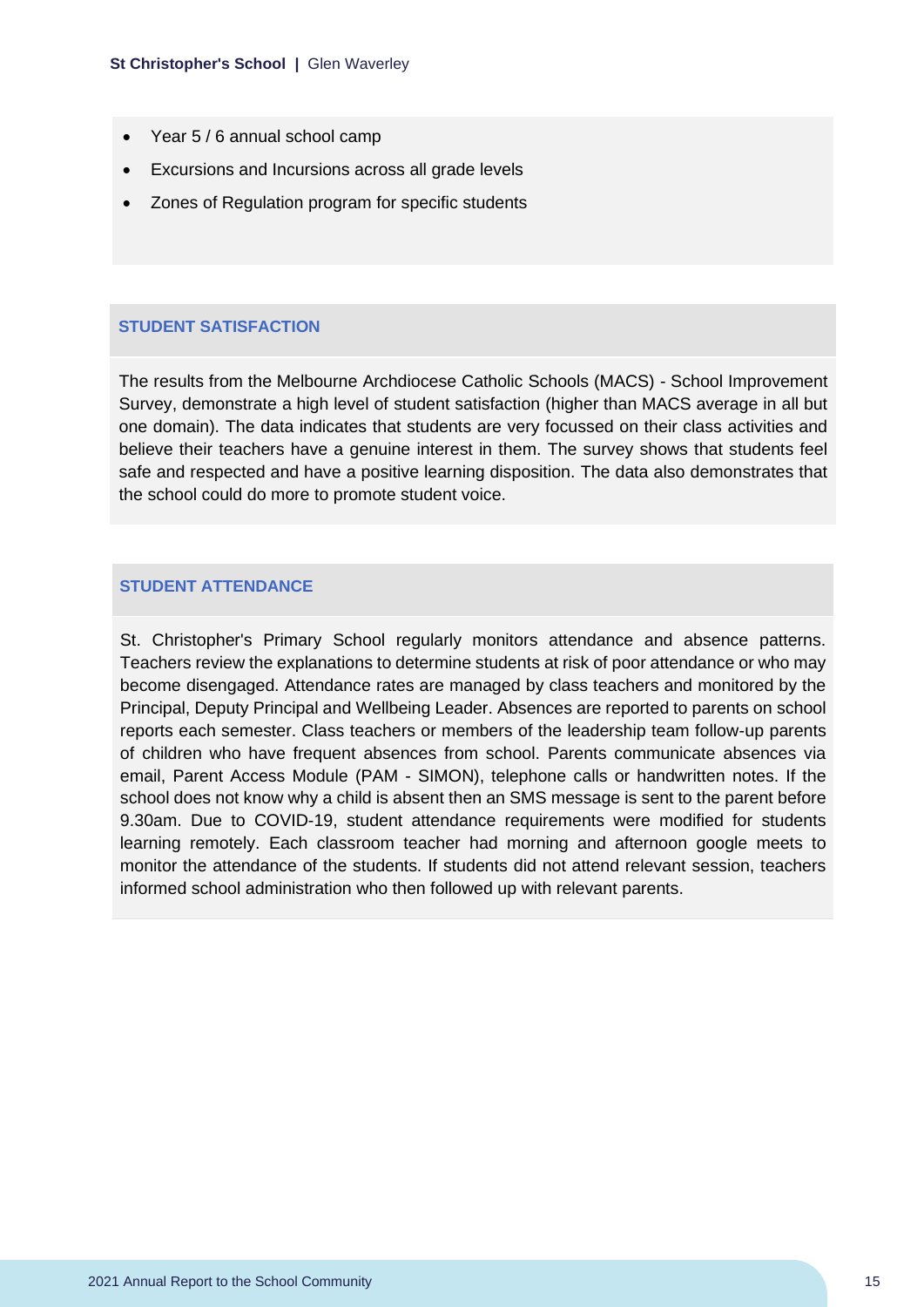### **AVERAGE STUDENT ATTENDANCE RATE BY YEAR LEVEL**

| <b>Y01</b>                 | 93.7% |
|----------------------------|-------|
| <b>Y02</b>                 | 94.9% |
| <b>Y03</b>                 | 92.0% |
| <b>Y04</b>                 | 93.6% |
| <b>Y05</b>                 | 94.4% |
| <b>Y06</b>                 | 92.5% |
| Overall average attendance | 93.5% |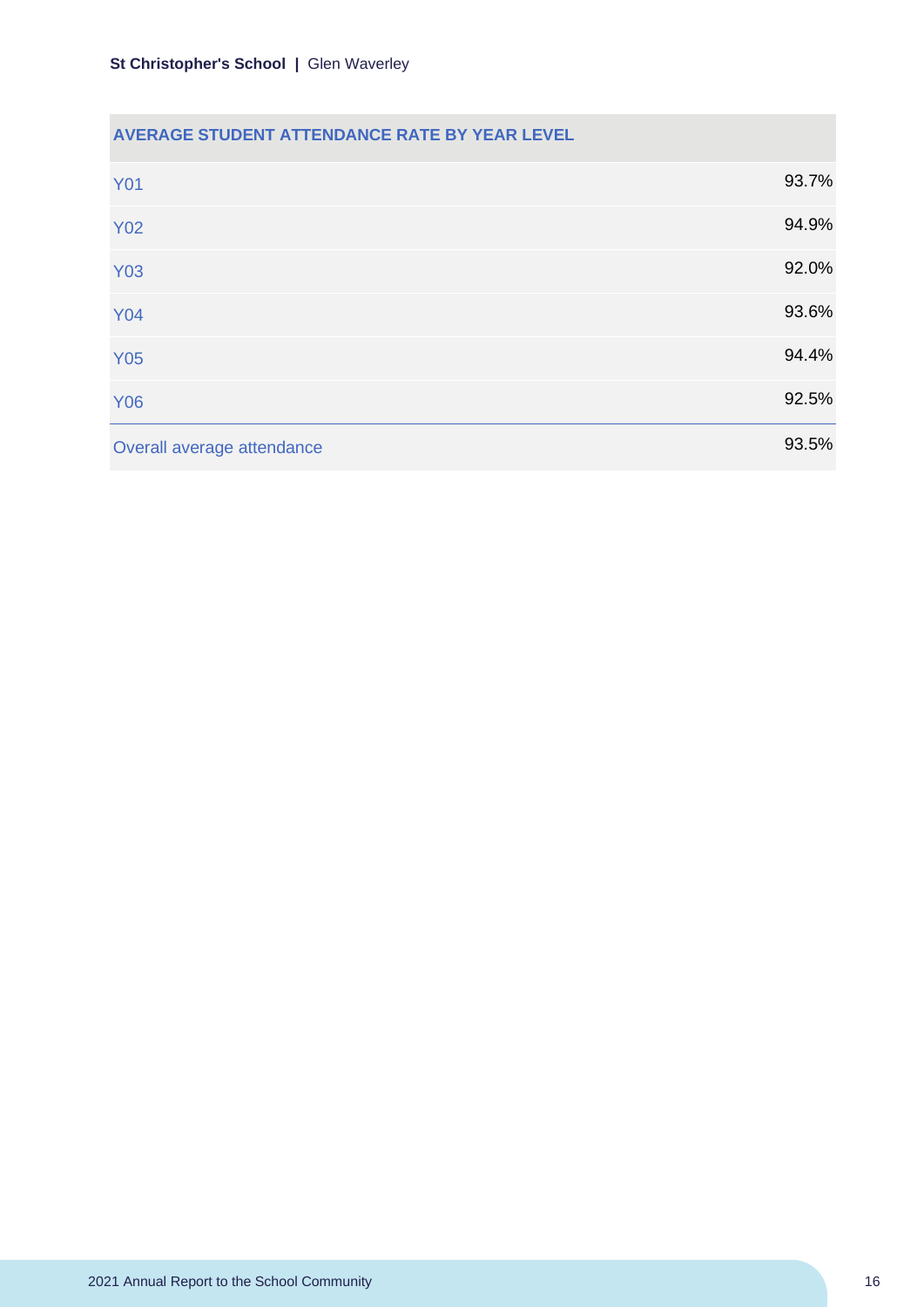# <span id="page-17-0"></span>**Child Safe Standards**

### **Goals & Intended Outcomes**

St. Christopher's holds the care, safety and wellbeing of students as a central and fundamental responsibility of our school. Our commitment is drawn from an inherent belief in the teaching and the mission of the gospel. St. Christopher's acknowledges that creating a child-safe environment is an ongoing process that involves input from all within the school community. Throughout 2021, our school worked to strengthen its child safety strategies through the ongoing review and implementation of policies and practices. The wellbeing of students was the main focus during 2021. Teachers reviewed online safety practices and protocols with students while they were working remotely.

### **Achievements**

Throughout 2021, St. Christopher's provided its community with numerous opportunities to review Child Safety policies and procedures. As a result of the new governance structure of Melbourne Archdiocese Catholic Schools (MACS), new Child Safety policies were adopted and examined by staff and the School Advisory Council.

Some staff meetings were allocated to reviewing Child Safety policies and procedures. This included highlighting the obligations staff have regarding child safety and their duty of care. The PROTECT document - 'Four Critical Actions for Schools' was discussed and relevant resources shared.

Child Safety practices were adhered to when recruiting new staff and all relevant staff completed the online Mandatory Reporting module. A Child Safety Risk register was completed by the schools' leadership team which enabled staff to assess the risk to students of numerous school activities and events. Strategies were discussed that are implemented to manage relevant risks and added to the register.

As students spent much of their learning remotely, teachers worked with them to promote online safety and the appropriate use of technology.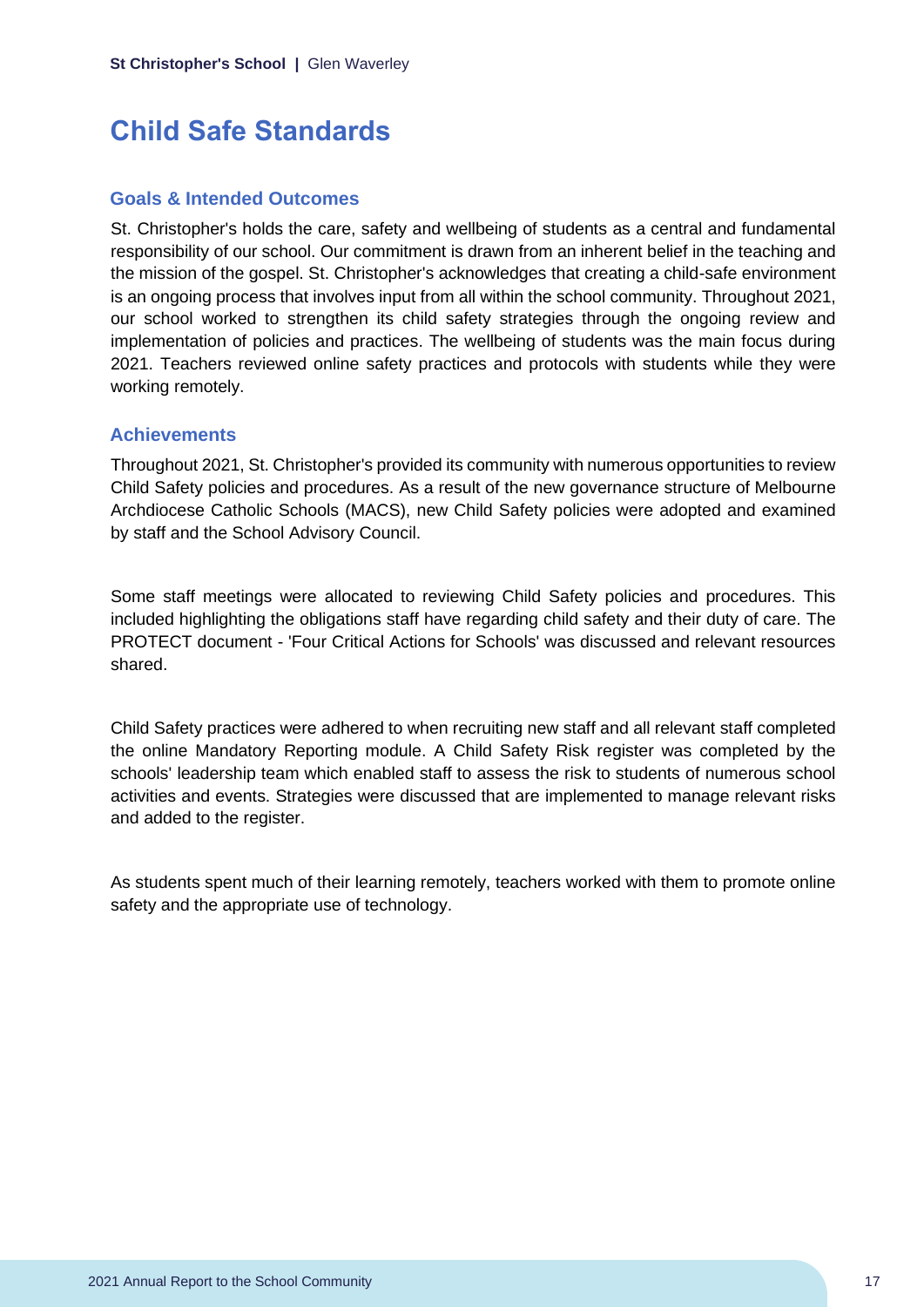# <span id="page-18-0"></span>**Leadership & Management**

### **Goals & Intended Outcomes**

**Goal**: To develop a collaborative culture that supports and empowers all staff to enact the school's vision for ongoing improvement.

**Intended Outcomes:** That staff professional knowledge and collaborative practice will improve.

### **Achievements**

Throughout 2021, staff conducted meetings and professional learning online for most of the year. While some of these meetings focussed on dealing with remote learning and student wellbeing, staff continued with professional learning. This involved being part of a MACS Learning Collaborative that aims to implement practices based on 14 parameters of successful schools.

School leadership continued to provide planning time for teachers to differentiate learning. This involved using school based and other assessment data.

#### **EXPENDITURE AND TEACHER PARTICIPATION IN PROFESSIONAL LEARNING**

Description of Professional Learning undertaken in 2021

- MACS Learning Collaborative Using Data to Improve Learning
- First Aid, CPR & Anaphylaxis
- Data analysis, school planning
- School Improvement Planning
- NReports Professional Learning in the use of the mandated reporting process and use of software/hardware issues.
- Participation in leadership networks by relevant staff Curriculum, Learning Diversity, Literacy, Education in Faith, Numeracy, ICT, Student Wellbeing
- National Consistent Collection of Data requirements and acknowledgement of adjustments
- Horizons of Hope Catholic Education Melbourne Curriculum Framework
- Mandatory Reporting eLearn module
- Disability Standards For Education including eLearning modules

| Number of teachers who participated in PL in 2021 |       |
|---------------------------------------------------|-------|
| Average expenditure per teacher for PL            | \$500 |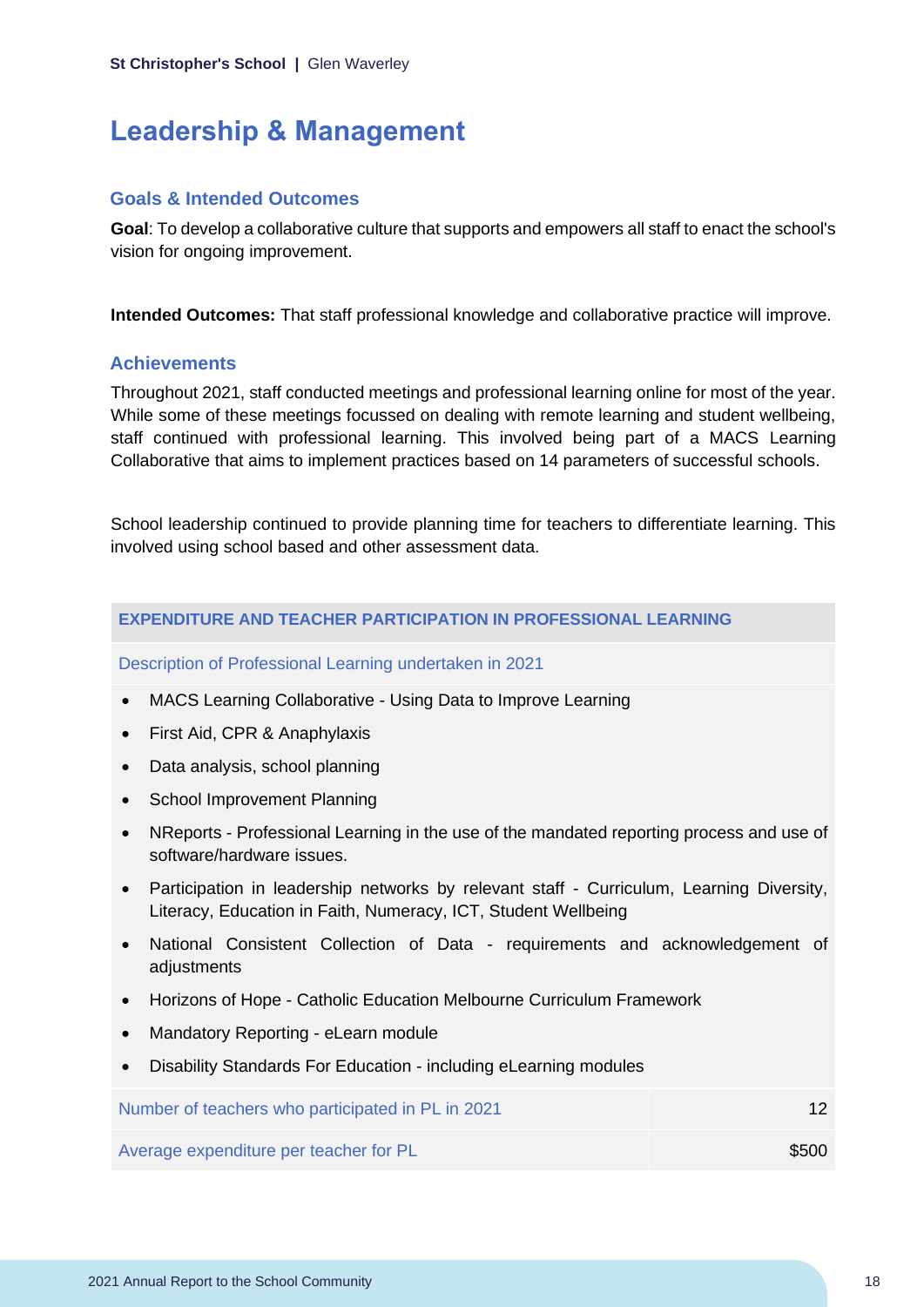#### **TEACHER SATISFACTION**

Results from the Melbourne Archdiocese Catholic Schools (MACS) - 2021 School Improvement Survey, indicate a very high level of staff satisfaction. Results in all relevant domains were higher than MACS average. The data specifically demonstrates that staff feel safe and supported by school leadership. It also shows that staff believe that the school leadership is supportive of teamwork and collaboration. This survey also highlights the need for school leadership to work on the type of feedback that they give to staff members.

| <b>TEACHING STAFF ATTENDANCE RATE</b> |       |
|---------------------------------------|-------|
| <b>Teaching Staff Attendance Rate</b> | 97.5% |
|                                       |       |
| <b>ALL STAFF RETENTION RATE</b>       |       |
| <b>Staff Retention Rate</b>           | 83.3% |
|                                       |       |
| <b>TEACHER QUALIFICATIONS</b>         |       |
| <b>Doctorate</b>                      | 0.0%  |
| <b>Masters</b>                        | 0.0%  |
| Graduate                              | 28.6% |
| <b>Graduate Certificate</b>           | 14.3% |
| <b>Bachelor Degree</b>                | 57.1% |
| <b>Advanced Diploma</b>               | 0.0%  |
| <b>No Qualifications Listed</b>       | 42.9% |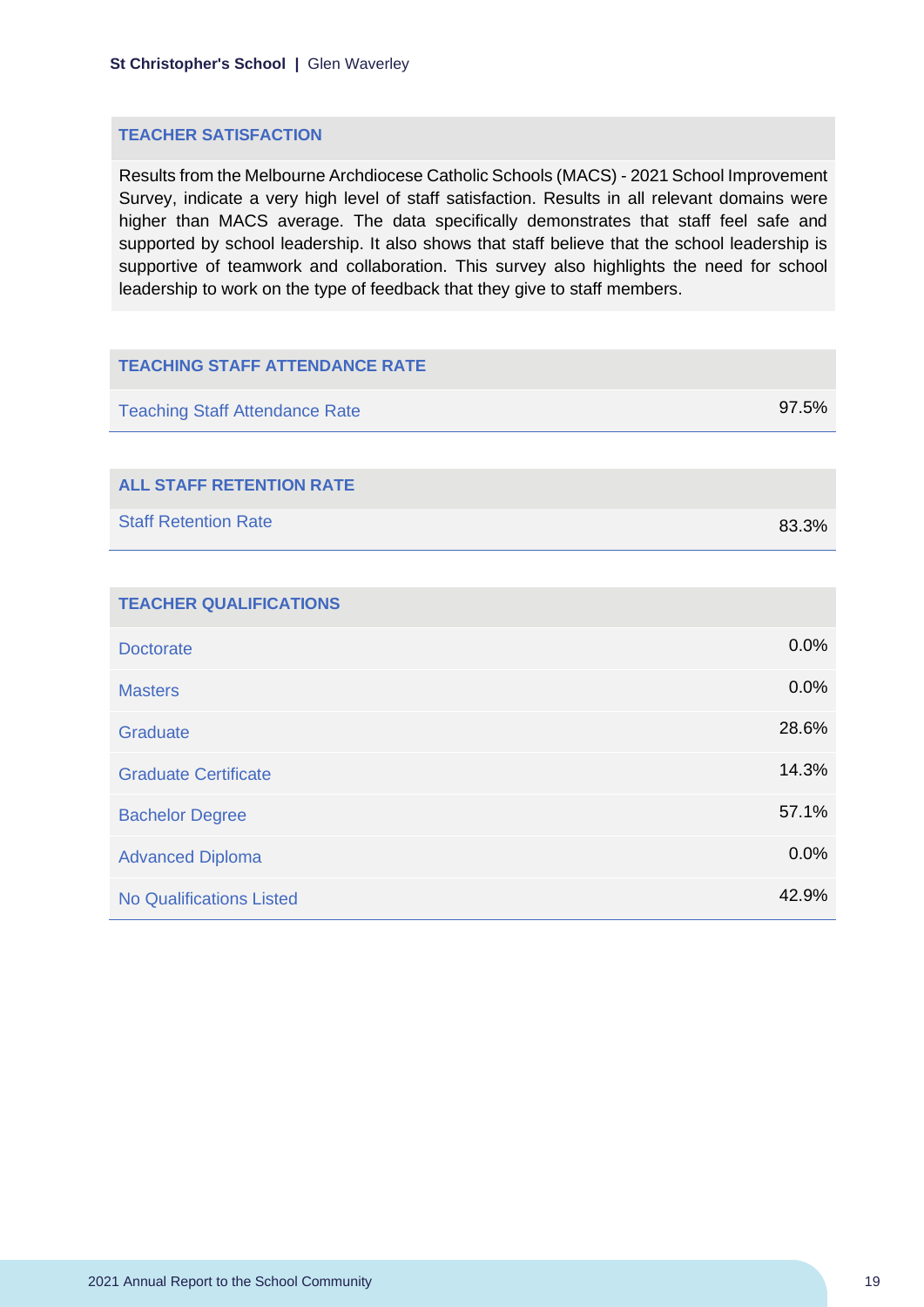| <b>STAFF COMPOSITION</b>                     |      |
|----------------------------------------------|------|
| <b>Principal Class (Headcount)</b>           | 2.0  |
| <b>Teaching Staff (Headcount)</b>            | 12.0 |
| <b>Teaching Staff (FTE)</b>                  | 6.0  |
| Non-Teaching Staff (Headcount)               | 10.0 |
| Non-Teaching Staff (FTE)                     | 5.8  |
| <b>Indigenous Teaching Staff (Headcount)</b> | 0.0  |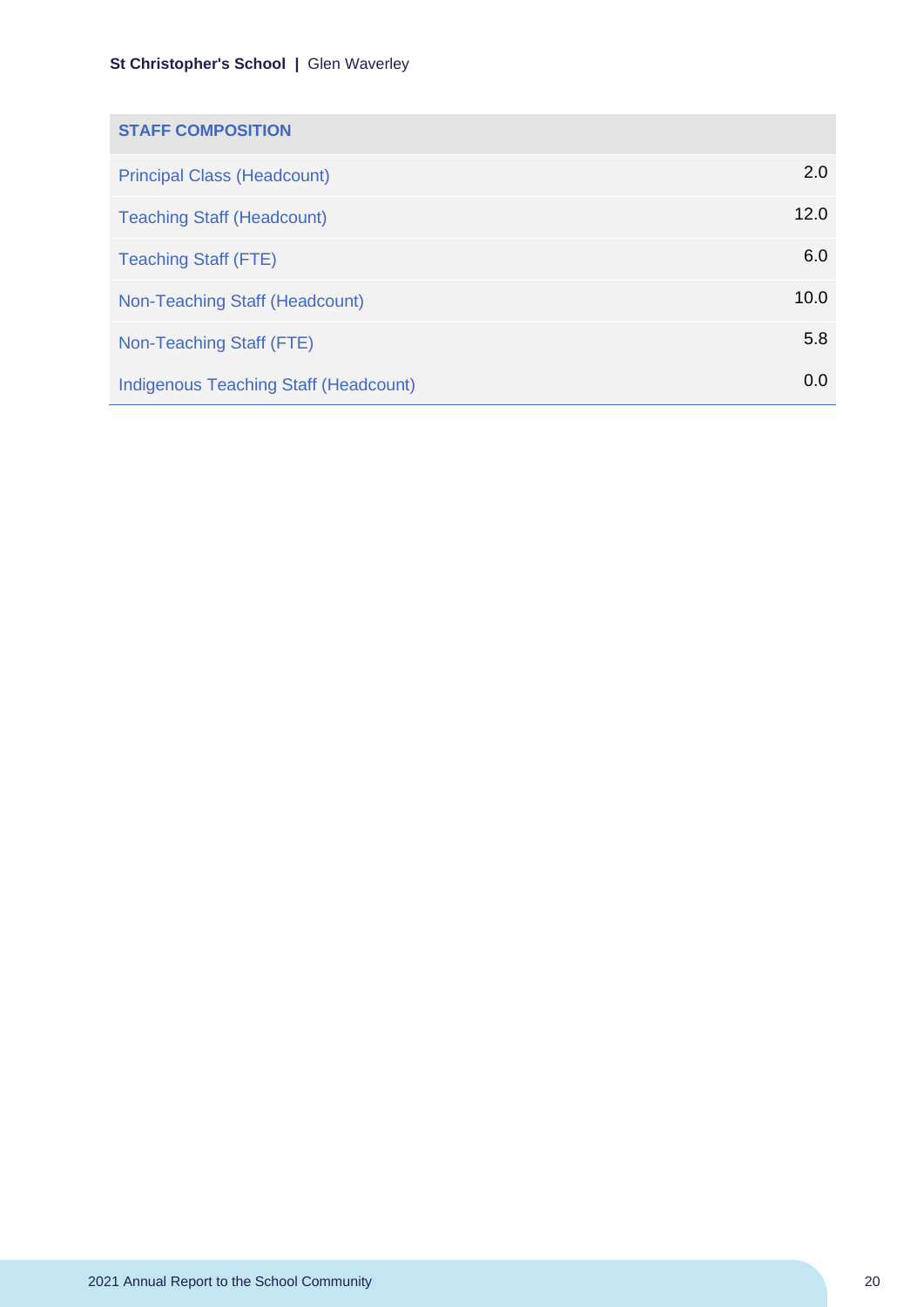# <span id="page-21-0"></span>**School Community**

#### **Goals & Intended Outcomes**

**Goals**: To strengthen the collaborative partnership between home, school, parish and the wider community to support learning and wellbeing.

**Intended Outcome:** That families will be more empowered and actively engaged in the learning of their children.

#### **Achievements**

Throughout 2021 it was important for our staff to stay in touch with students, parents and the wider community. St. Christopher's utilised a number of platforms to communicate such as Seesaw, Zoom, Google Meet, Google Classoom and email. The School Advisory Council and the Parents' Association continued to meet regularly online. Parent teacher meetings were also conducted online and enabled parents and teachers to share information about student learning and wellbeing.

Some families were provided with technology by the school so that their child could access relevant curriculum and connect with their peers online. The school conducted a Remote Learning survey to gain feedback regarding the learning experiences provided to students. Staff used the results of this survey to modify programs and student support.

#### **PARENT SATISFACTION**

The results of the 2021 MACSSIS survey indicate an overall positive endorsement of St. Christopher's school by families. Areas where this endorsement was particularly strong were family perceptions of student safety and the quality of communication between the school and families. Parents also indicated they feel their opinions are valued, and they feel comfortable reaching out to the school and sharing information. It is understandable that parents indicated they felt less engaged in the life of the school compared to 2019, given two years of long periods of remote learning.